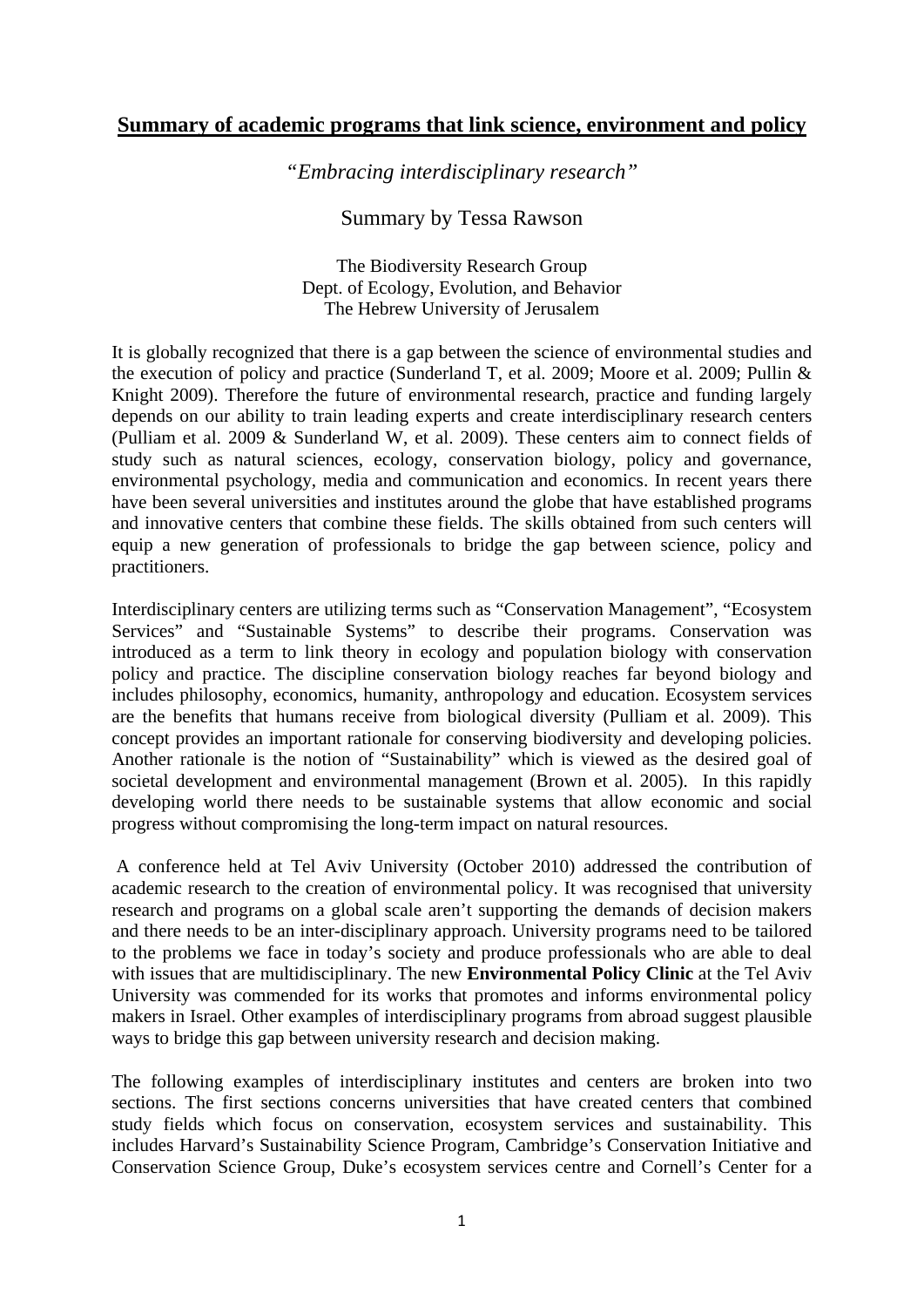Sustainable Future. The second section describes examples of separate organizations that aim to connect conservation, ecosystem services and sustainability with the business management and policy arena. Examples include the Sustainability Institute in Vermont, and the World resources institute's Mainstreaming ecosystem service initiative.

### **University Examples**

### **Tel Aviv University** Tel Aviv, Israel

http://environment.tau.ac.il/mainhe.asp

The Porter School of Environmental Studies began in year 2000 and is the first and only multidisciplinary graduate school dedicated to environmental studies in Israel. The school has established a number of research institutes at the university in collaboration with other faculties. The new **Environmental Policy Clinic** was created with the department of public policy and works to promote and inform environmental policy makers in Israel through research and development of practical guidelines.

### **Harvard University** Cambridge, Massachusetts

#### http://www.hks.harvard.edu/

The **Kennedy School of Government** is the hub of environment and natural resource policy study and action at Harvard. The school's objective addresses environmental challenges such as global-climate change, sustainability, energy technology innovation, economic effects of environmental policies, biological diversity and urban development. The school provides the opportunity for practitioners, policy makers and scientists to discuss and exchange ideas in a variety of domestic and international activates. The faculty coordinates its activities with the **Environment and Natural Resources Faculty Group.** 

A **Sustainability Science Program** is also offered which supports policy-relevant research, training of students and fellows, outreach and teaching. The three key goals are to 1) Advance scientific understanding of human-environment systems 2) Improve linkages between research and policy communities and 3) Build capacity for linking knowledge with action to promote sustainability. The program does not provide degrees but is a competition to bring young professionals together to link science and practice for sustainable development.

Science, Technology, Innovation, and Public Policy Syllabus**:**  http://ksgnotes1.harvard.edu/degreeprog/Syllabus.nsf/0/68331589ABA231B285257665007A04FA/\$ FILE/iga-205%20syllabus%20091105.pdf

Technology and Sustainability Syllabus: http://ksgnotes1.harvard.edu/degreeprog/Syllabus.nsf/0/199DBBD60AB5C886852576A80050E403/\$ FILE/syllabus.pdf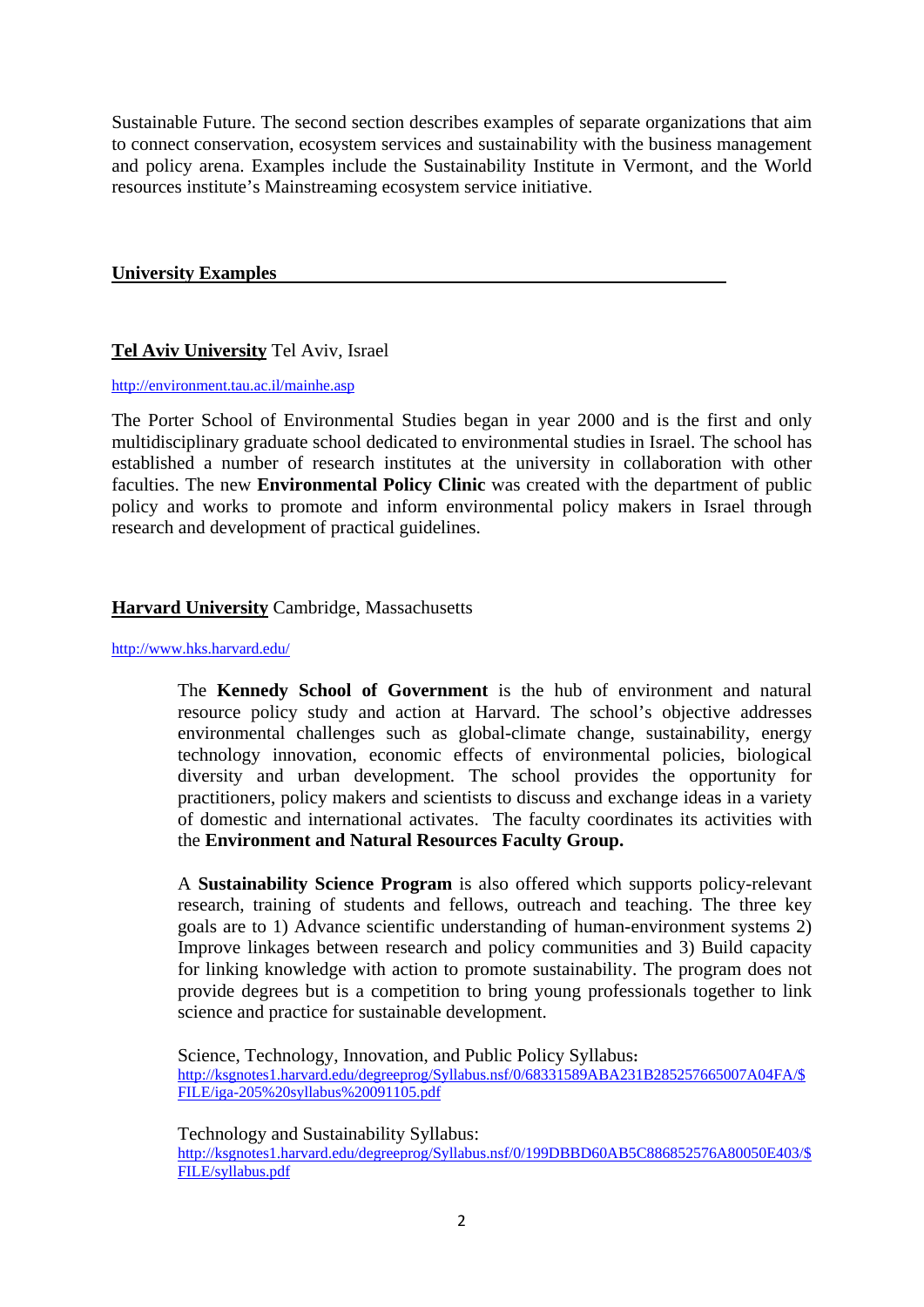# **Freie University** Berlin, Germany

#### http://www.polsoz.fuberlin.de/en/polwiss/forschung/systeme/ffu/

Professor Miranda Schreurs is the director of the environmental policy research centre (**FFU**) which was established in 1986. The centre consists of an international team of social science researches and students who research, study and provide policy and political advice on environmental and sustainably energy issues. The centre engages in academia as well as policy-orientated studies. The FFU also offers one of the broadest social science educational programs on energy and environment for undergraduate and graduate students in Europe.

Some examples of work from the centre include analysing the role of cities in climate change mitigation and adaption, diffusion of environmental policy with best practise, ecological modernization and industrial transformation and policy analysis. The centre also runs workshops that explore biodiversity decision making simulations and scenario training that identifies which policies will lead to what outcomes.

### **Duke University** Durham, North Carolina

#### http://www.duke.edu/web/ESC/academics/curriculum/index.html

The **Nicolas School for Environment** has established several research centers that aim to bring together skilled scholars and professions to focus on environmental and natural resource issues faced today. Such centres are run by Duke Faculty members, an array of public and private research organizations as well as neighboring universities. The centres do not offer courses but provide the opportunity for academics and professionals to engage in collaborative research. The **Ecosystem Service** working group/centre is an initiative that aims to map supply and demand for ecosystem services and build policies and markets that can be used in decisions and economy. The centre focuses on three main areas; biophysical, social and economic and legal and policy. Some of the other centres include; Center on Global Change, Center for Marine Conservation, Climate Change Policy Partnership and Southern Center for Sustainable Forestry.

### **Cornell University** Ithaca, New York

http://www.sustainablefuture.cornell.edu/about/

Cornell's **Center for a Sustainable Future** was established in 2007. The centre was established by the motive that tradition science and scholarly is necessary but not sufficient for the global challenges of today. The centre promotes new ways of thinking and solving problems via merging researchers, practitioners and external partnerships. Recently the center launched its **Faculty Fellows** program which incorporates 173 researches from various Cornell collages and faculties. The program promotes the work of researchers throughout Cornell University that focus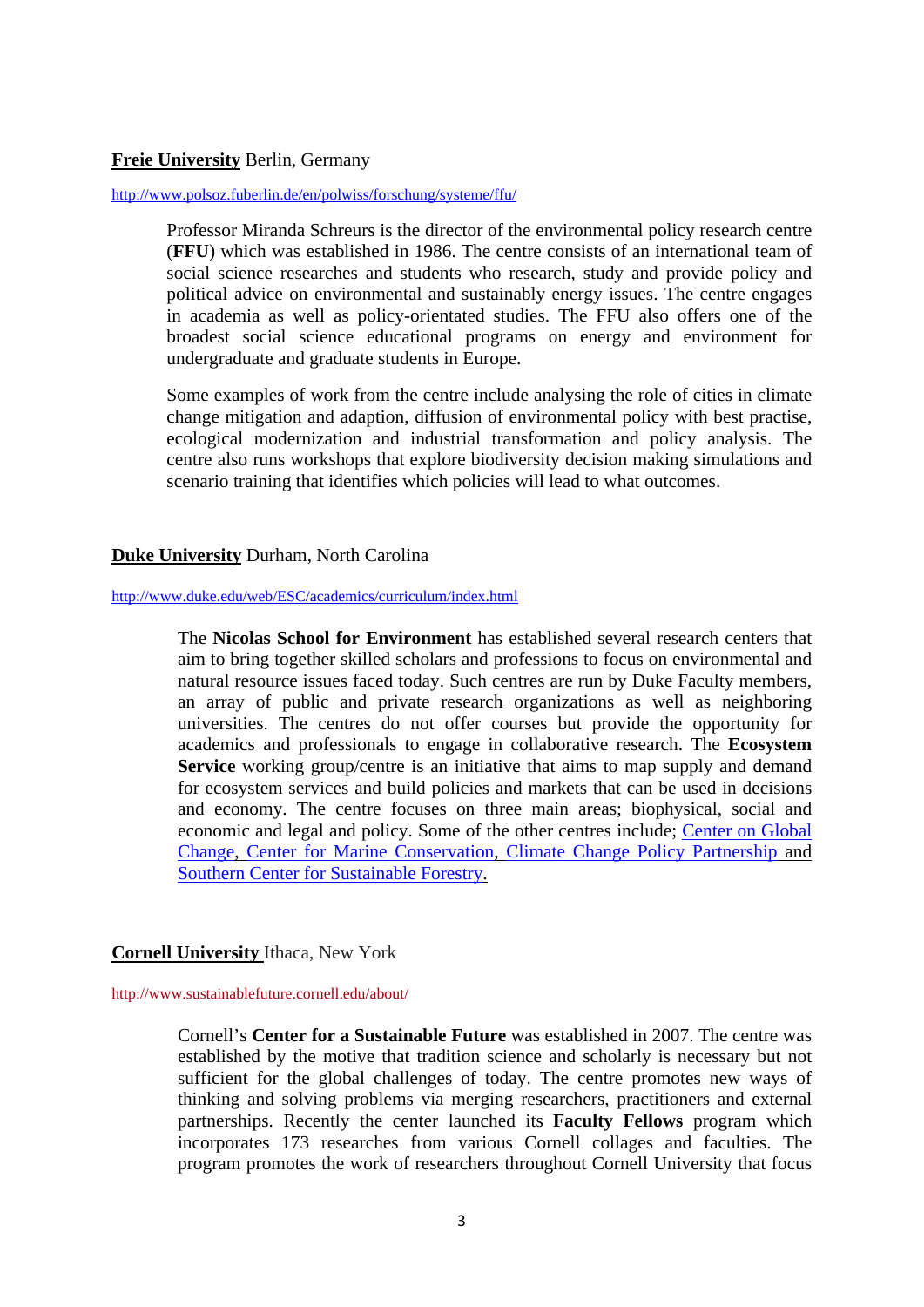on sustainability. The centre also provides a list of 214 courses that address sustainability across faculties, departments, schools, and colleges within the university.

Curriculum: http://www.sustainablefuture.cornell.edu/education/curricula/

### **University of Michigan** Dearborn**,** Michigan

#### http://snre.umich.edu/coe/gesi

The University of Michigan (U-M) established the **Graham Sustainability Institute** with the idea to produce future environmental sustainable experts and to solve sustainability problems. The institute is a collaborative partnership of the **School of Natural Resources and Environment** and nine U-M's schools and colleges. It also has a major role in promoting and co-ordinating academic programs such as interdisciplinary Doctoral Fellowship programs, a new Undergraduate Sustainability Scholars program, the student sustainability initiative and sustainability courses.

Sustainability Scholars Program: http://www.graham.umich.edu/pdf/sustainabilitycourses.pdf

### **University of Massachusetts Dartmouth** Dartmouth**,** Massachusetts

### http://www.umassd.edu/sustainability/studies/welcome.cfm

Sustainability at the University of Massacheutes Dartmouth is accessible to students via sustainability minors, certificate programs and MBA programs that incorporate inter-disciplinary fields of study. Some of the course offered include; Sustainable Living, Principles of Sustainability, Environmental Policy.

Certificate program: http://www.umassd.edu/online/sustainability/courses\_fall.cfm Minor program: http://www.umassd.edu/sustainability/studies/academics\_courses.cfm

# **Australia's National University (ANU)** Canberra, Australia

http://fennerschool.anu.edu.au/fenner/info/

ANU launched the **Fenner school of Environment** in 2007. The school focuses on "*interdisciplinary research and education on complex environment-society systems*". The aim is to prepare the future generation with education and training in integrated fields to build the skills needed to address the challenges of today's society. The school is affiliated with several other programs such as; ANU Climate Change Institute, National Institute for Rural and Regional Australia, ANU Water Initiative and Australian Sustainable Cities and Regions Research Network.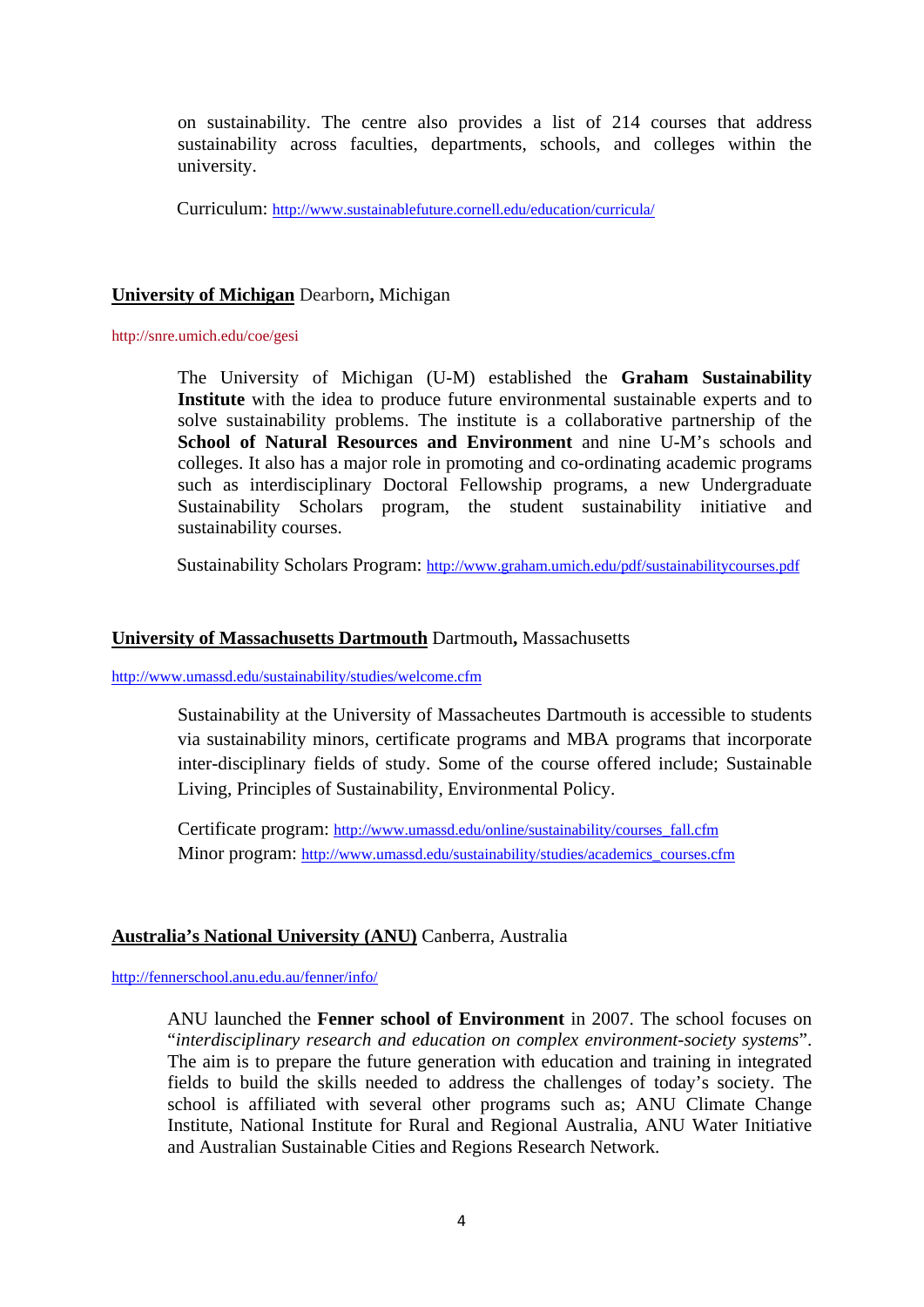#### **Arizona State University** Tempe, Arizona

#### http://schoolofsustainability.asu.edu/about/school/index.php

Arizona State University's **School of Sustainability** was established in 2007 as part of the Global Institute of Sustainability. The school seeks solutions to world challenges by combining multiple disciplines of environment, economy and society. The school provides undergraduate and post graduate studies in sustainability and options to combine sustainability with business, engineering and law.

Courses: http://schoolofsustainability.asu.edu/current-students/undergraduate/courses.php

### **University of Cambridge** England, UK

#### http://www.conservation.cam.ac.uk/

England's University of Cambridge has recently established The **Cambridge Conservation Initiative** which is collaboration between the University of Cambridge and leading conservation organizations. The centre strives to provide support for decision-makers on local, national and international levels of government and industry. In October 2010 the university is also offering a graduate program in Conservation Leadership together with major global and UK-based organizations.

### **Stanford University** California, USA

http://woods.stanford.edu/woods/about.html

Standford University has built The **Woods Institute for the Environment.** The institute suggests that finding practical solutions to environmental challenges requires leaders in research, business, and public policy that can effectively communicate and collaborate. The Woods Institute is providing researchers with leadership and communications skills and creating opportunities for decision-makers to learn about cutting-edge research through the prestigious Leopold Leadership Program. The program includes mid-career academic environmental scientists from North America to receive intensive experiential training, expert consultation, and peer networking. Leopold Leadership Fellows use skills to improve communication of science that is associated with complex environmental issues to the media, policymakers, business leaders and other non-scientists.

The Woods Environmental Leadership Program facilitates Woods Institute staff to work with colleagues across campus and to provide researchers with resources on environmental leadership. Staff with expertise in science communication coach individual researchers and research groups for the translation of their work to audiences outside of academia. Furthermore they develop outreach plans for sharing their work with business, policy, and public audiences. Through its strategic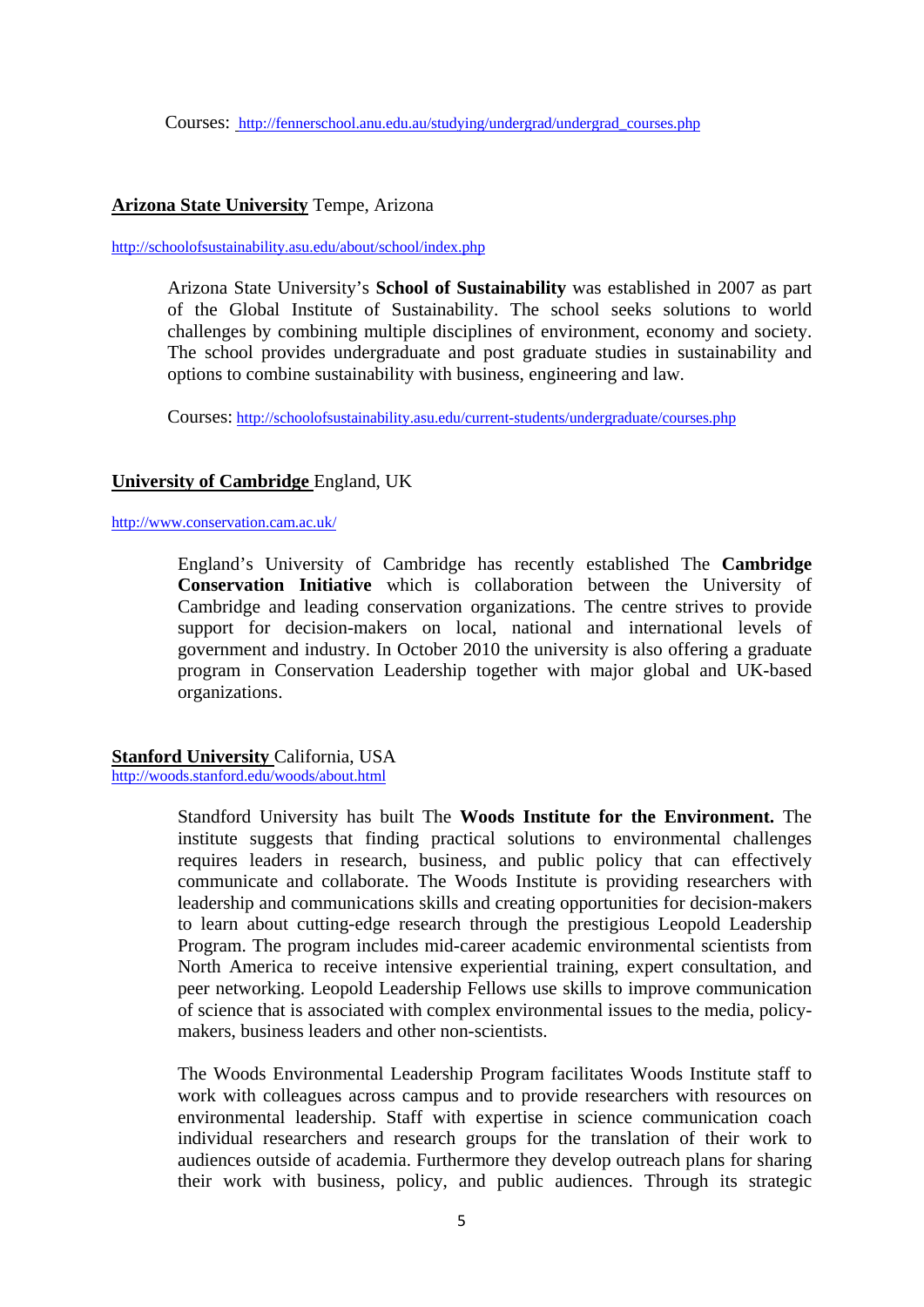collaborations and communication, the institute brings faculties together with leaders from the private and public sectors to develop pragmatic approaches and tools for solving major environmental challenges. Finding practical solutions also requires leaders in research, business, and public policy who can effectively communicate and collaborate.

Information for teachers/students: http://woods.stanford.edu/education/teachers-students.html

## **The University of Queensland** Brisbane, Australia

#### http://www.aeda.edu.au/.

The University of Queensland in Australia is leading The **Applied Environmental Decision Analysis** (AEDA) research hub, funded through the Commonwealth Environment Research Facilities (CERF) programme, an Australian Government initiative supporting world class, public good research. AEDA was established to develop tools and test methods to support transparent decision-making for environmental management. Where possible, it also provides guidance for organizations wishing to use these new tools. AEDA focuses on three areas of innovation, including (1) Monitoring - examining why, what and how monitoring is carried out in order to ensure it is done effectively. This theme also examines how much money is spent on what; (2) Prioritization and spatial planning - research on how resources are best applied in issues such as designing reserves or allocating funds for the management of threatened species; (3) Environmental decision making - Investigating how we makes decisions. This theme overarches everything AEDA does. How do groups of people come to make decisions?

The research being done by AEDA underpins major natural resource management efforts such as state-of-the-environment reporting, ameliorating the impact of habitat fragmentation, water management, invasive and threatened species management and adapting to global warming.

Course List - Master of Environmental Management, Sustainable development: http://www.uq.edu.au/study/program\_list.html?acad\_prog=5174

### **Columbia University** New York, USA

http://www.cerc.columbia.edu/

 The **Center for Environmental Research and Conservation** (CERC) builds environmental leadership and emphasizes the essential role of the natural world in sustainable development. Through the synthesis of research, applied research and education and training, CERC aims to stem the loss of biological diversity and cultivate leadership to address the ecological challenges of the 21st century.

CERC is a consortium of five world renowned scientific institutions based in New York City: Columbia University, the American Museum of Natural History, the New York Botanical Garden, the Wildlife Conservation Society and Wildlife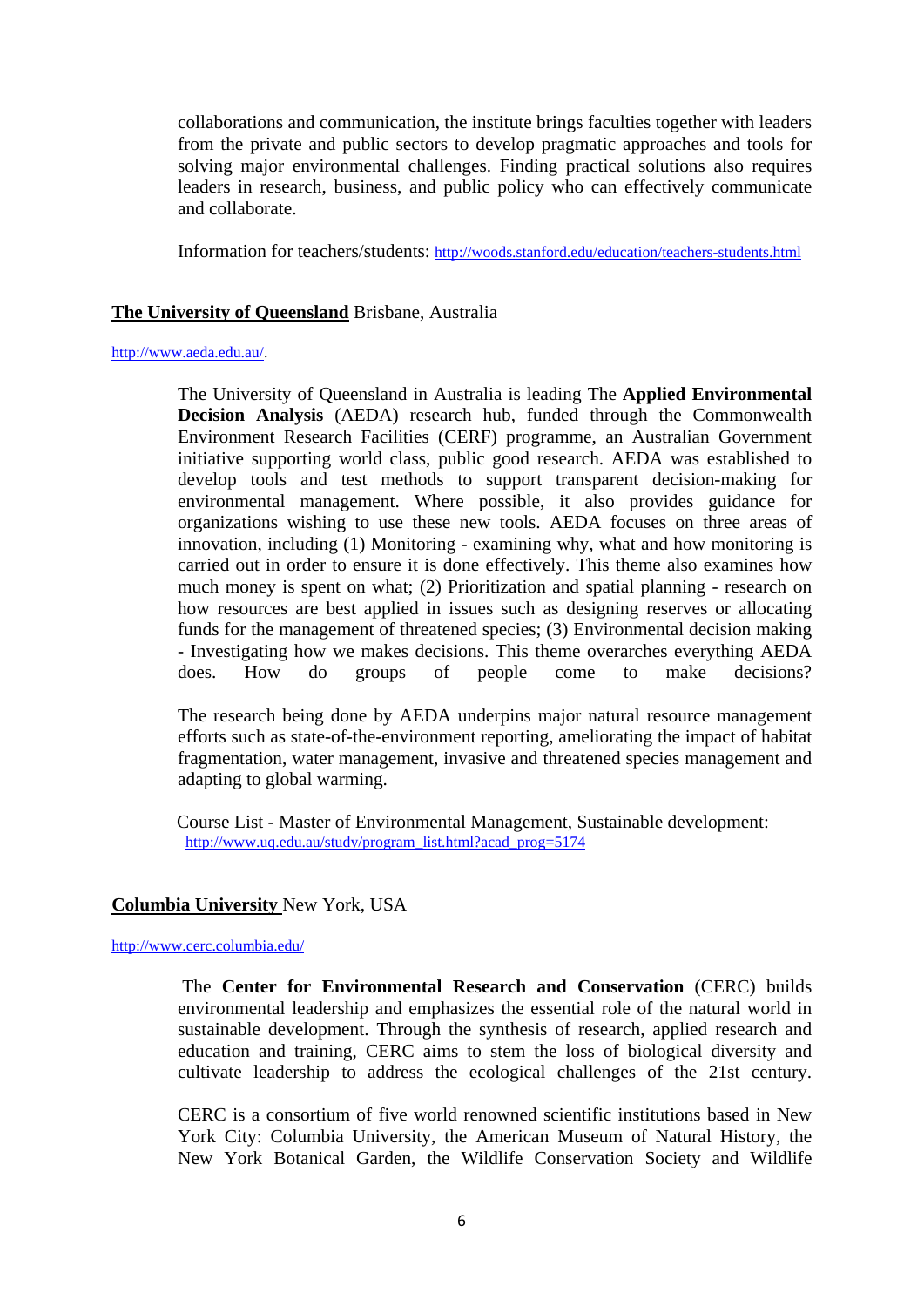Trust. Each member of the consortium contributes to developing environmental leadership through a variety of education and research programs. Collectively, this work is conducted in over 60 countries.

CERC is headquartered at the Earth Institute, Columbia University. This strategic location facilitates multidisciplinary work within the university and with external collaborators. CERC is also responsive to the non-science community, providing training and education through the application of understandable, robust conservation science.

Certificate program in Conservation and Environmental Sustainability: http://cerc.columbia.edu/sitefiles/file/CERT\_Course\_Descriptions\_2010\_1\_Updated\_6\_30\_2010.pdf

# **University of British Columbia** Vancouver, Canada

#### http://cacr.forestry.ubc.ca/

 The University of British Columbia's **Centre for Applied Conservation Research**  (CACR) was established in 2001. The centre changed name from the Centre of Applied Conservation Biology to reflect its incorporation of social and economic fields. It boasts a membership of 70 faculty research scientists and graduate students with the common goal of developing solutions to interdisciplinary problems that we are faced with today.

Courses: http://www.cerc.columbia.edu/?id=certificate-courses

### **Yale University** New Haven, USA

#### http://cbey.research.yale.edu/

 The **Centre for Business and Environment** at Yale University provides research and education for today's society where environmental awareness is an important aspect of the business world. The centre connects two world class graduate schools – The Yale School of management and the Yale school of forestry and environmental studies. The centre joins students, executive, academics and policy makers to advance business solutions in the context of global environmental challenges.

Courses: http://cbey.research.yale.edu/index.php?page=course-table http://cbey.research.yale.edu/index.php?page=othercourses

#### **Stockholm University** Stockholm, Sweden

http://www.stockholmresilience.org/aboutus.4.aeea46911a3127427980003326.html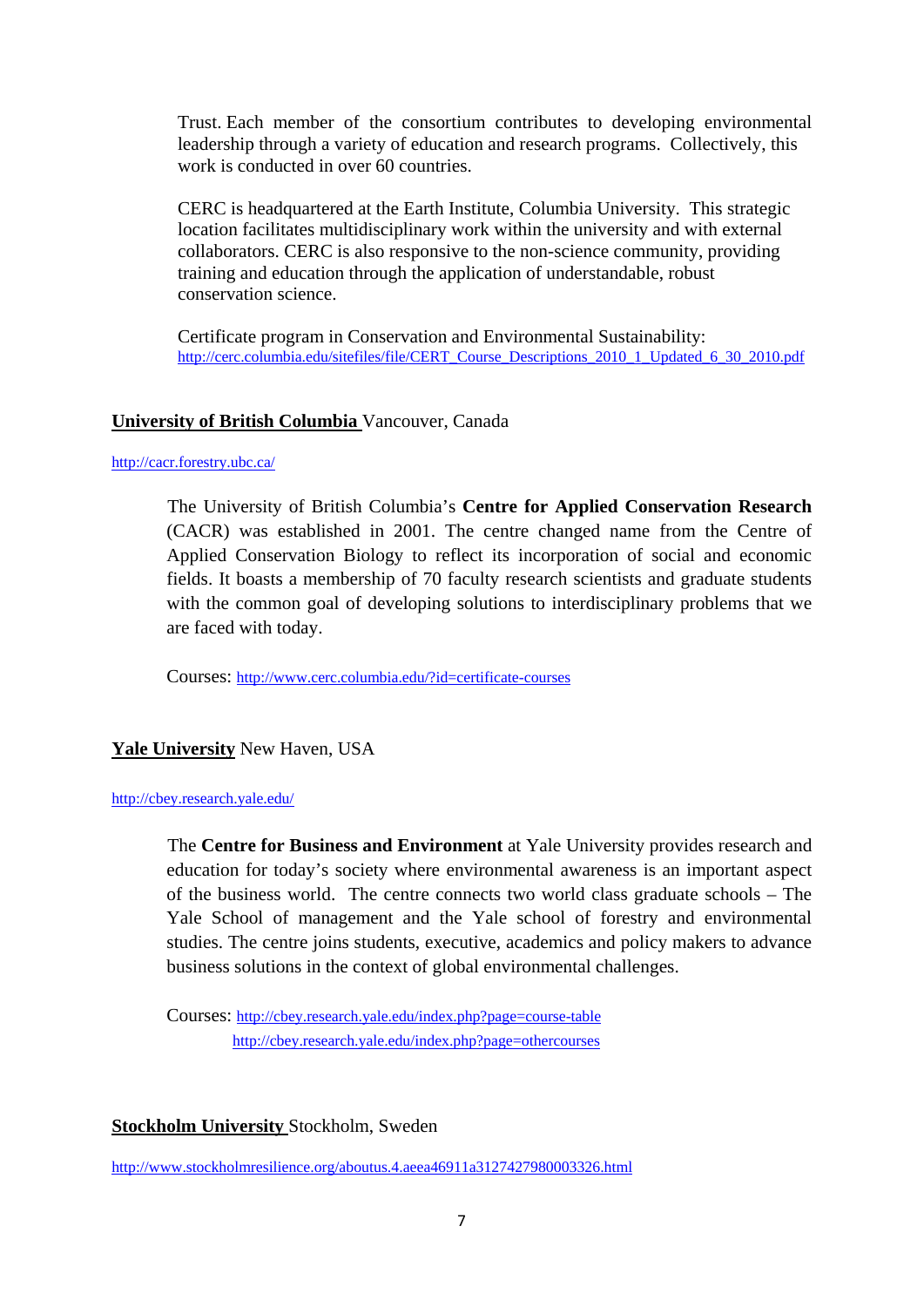The **Stockholm Resilience centre** is an international centre that uses transdisciplinary research with the goal to provide new management and governance practices. The centre was established in 2007 as a joint initiative with Stockholm University, the Stockholm Environment Institute and the Beijer International Institute of Ecological Economics at The Royal Swedish Academy of Sciences. Also the Centre for Trans-disciplinary Environmental Research (CTM) at Stockholm University and The Baltic Nest Institute (former MARE) are part of the centre.

### **University of Prifysgol** Bangor, Wales, UK

#### http://www.cebc.bangor.ac.uk/index.php.en?menu=0&catid=0

 The **Centre for Evidence Based Conservation** (CEBC) was created due to poor access of scientific evidence for decision makers. The aim is conduct systematic reviews of scientific evidence that can be utilised by policy makers and managers in the environment sector. The centre strives to conduct training programs which use results from systematic reviews to continually improve supporting tools for managers. PhD projects are also offered by the centre.

### **Portland State University** Oregon, USA

#### http://www.pdx.edu/sustainability/center-sustainable-processes-and-practices

The **Center for Sustainable Processes and Practices** (CSP2) was established in 2006. The centre merges an array of academic disciplines for the creation of sustainable practices and approaches. This is further enhanced with the partnership of businesses, government and organizations. The center offers Post doctoral programs as well as the Graduate certificate in sustainability. In September 2010 the new director of the centre will be Robert Costanza who is renowned for his skills in linking sustainability and ecological economics.

Course: http://www.pdx.edu/unst/cluster-environmental-sustainability

#### **University of Canberra** Australia

The University of Canberra has a new elective major and minor in Sustainability. These new courses provide students with an opportunity to develop trans-disciplinary thinking skills within a problem solving context. Therefore they obtain an appreciation of how environmental sustainability can be better governed by human societies around the world.

Sustainability Major:

http://www.canberra.edu.au/courses/index.cfm?action=detail&electiveid=MJ0155&year=2010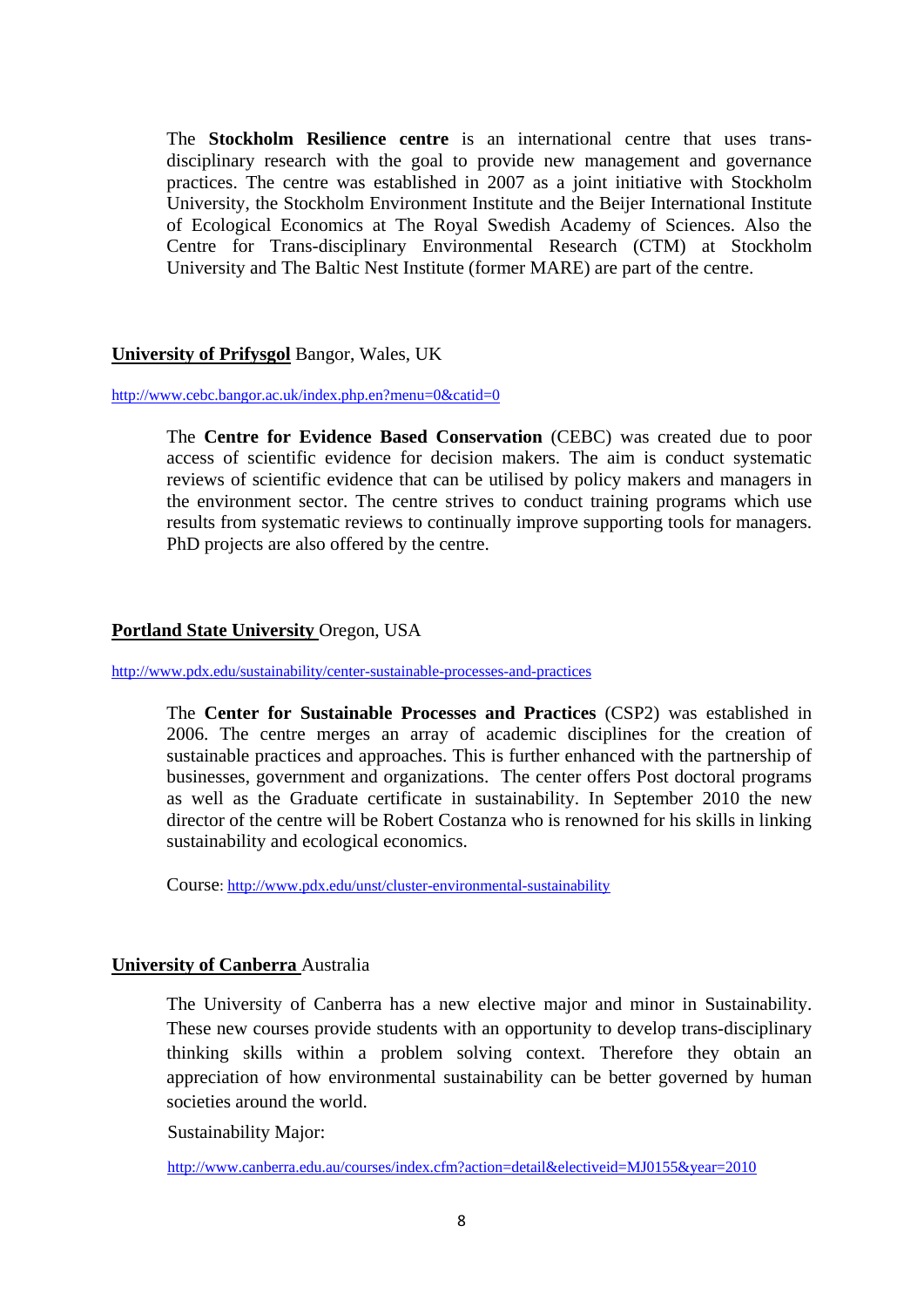# **Monash University** Australia

Graduate Program in Environment and Sustainability:

http://arts.monash.edu.au/ges/pgrad/mes/pdf/m-env-sust-hndbk-2010.pdf

# **California State University** Stanislaus

Ecology and Sustainability Master of Science Program:

http://arnica.csustan.edu/Ecology/

http://science.csustan.edu/pam/Biol5030/Syllabus.html

# **2. Separate Organizations Examples**

# **ATREE** Bangalore, India

Access: http://www.atree.org/purpose

The objective of ATREE is to promote environmental development and conservation that actively engage with academics, policy makers, practitioners, activists, students and the public. The academy is geared towards PhD programs as well as certificate courses, training and workshops. The structure of the organization consists of two centers; The Suri Sehgal Centre for Biodiversity and Conservation and Centre for Environment and Development and four programs; Ecosystems and global change, Ecosystem services and wellbeing, Forests and governance, Land water and livelihoods. There is a stronger emphasis on field work as well as engagement with the public community.

### **Sustainability Institute** Hartland, Vermont

Access: http://www.sustainer.org/

The institute was found in 1996 with the aim to implement tools and systems to aid better decision making about environment, economics and societal concerns. Through consultation, workshops and programs the institute develops frameworks to target large-scale sustainability issues. The **Donella Ledership Fellows Program** trains people in the context of their current job to implement a global shift to sustainable methods.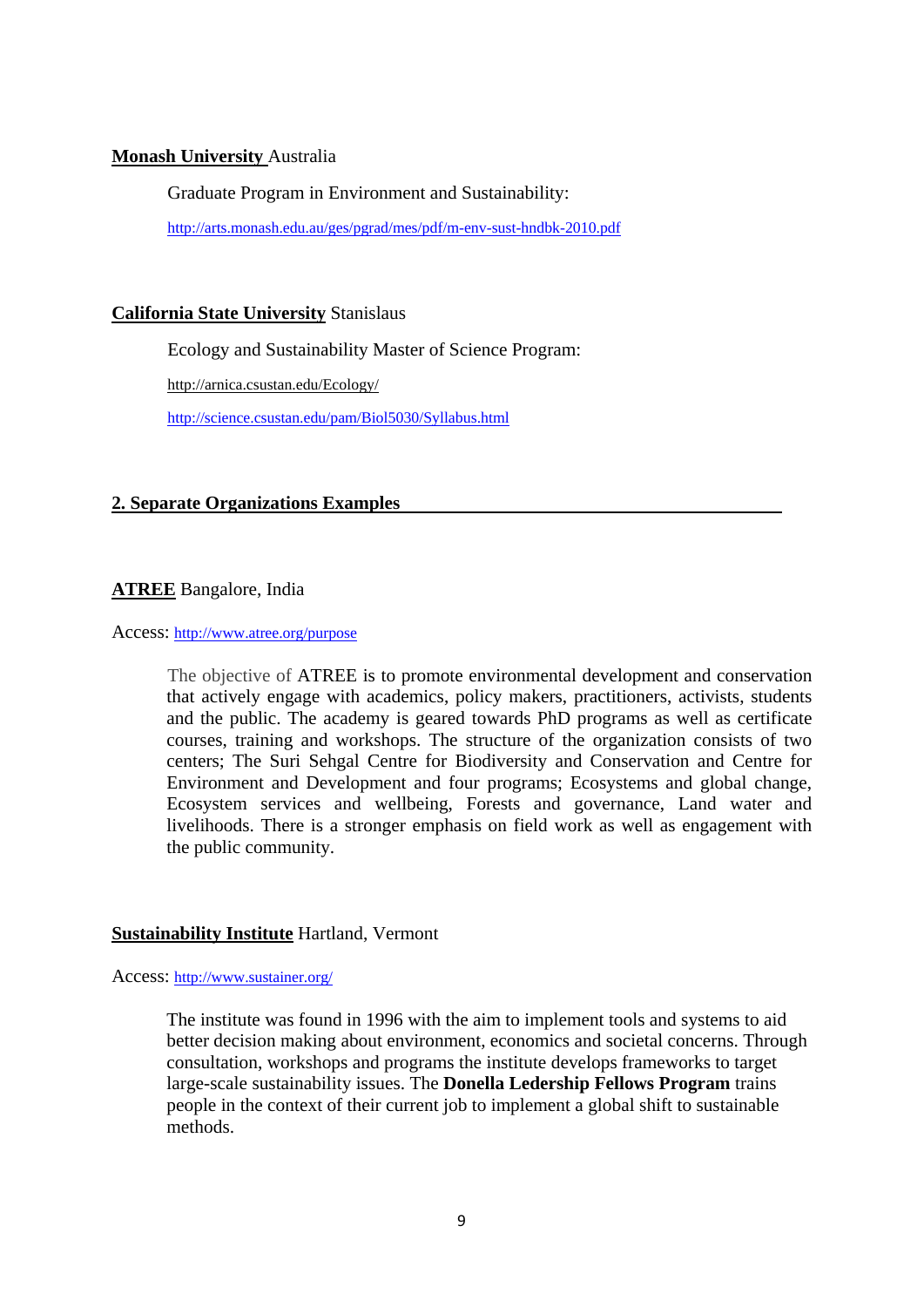# **The South African National Biodiversity Institute (SANBI)** Pretoria, South Africa

Access: http://www.sanbi.org/

 The institute is responsible for ensuring that biodiversity knowledge and research is influencing managers and policy makers. The biodiversity education and empowerment division of SANBI works with schools, educators, universities, communities, NGO's and government. It is also responsible for the nine National Botanic Gardens in South Africa.

### **World Resources Institute** Washington DC

Access: http://www.wri.org/project/mainstreaming-ecosystem-services

 The aim of the World Resources Institute is to move society in a direction that protects Earths' environment but meets the needs of future generations. The **Mainstreaming ecosystem services initiative** (MESI) strategy is to provide decision makers with tools and knowledge that includes the health of the ecosystem in economic and social matters. MESI targets managers of the business realm as well as public sector decision makers such as mayors, national legislators, planning commission members and Multilateral Development Banks (MDBs). They also focus on ecosystem services for development. The objective is to provide developing countries with information about the connection of human wellbeing to the surrounding ecosystem. The project expands by establishing partnerships with many countries in South Africa. Counties where they have already made progress include Kenya and Uganda. Currently MESI is working on the application of ecosystem service approaches for procedures that occur on-the-ground.

### **Reference List**

Brown, B., Hanson, M & Liverman, D. (2005), 'Global sustainability: Toward definition', Environmental Management, Vol 11, No. 6.

Moore, S., Wallington, T., Hobbs, R., Ehrlich, P., Holling, C., Levin, S., Lindenmayer, D., Pahl-Wostl, C., Possingham, H., Turner, M. & Westoby, M. (2009) 'Diversity in Current Ecological Thinking: Implications for Environmental Management' Environmental Management, Vol. 43, 17–27.

Pulliam, R., Blockstein, D., Bridgewater, P., Frumhoff, P. & Gold, Barry. (2009) 'Linking Science to Environmental Policy and Decision Making in Israel', A report prepared for Yad Hanadiv (the Rothschild Foundation) and the Israel Society of Ecology and Environmental Sciences (ISEES), Available: http://www.isees.org.il/DMPageEng.aspx?menuid=15&mytabsmenu=1

Pullin, A. & Knight, T. (2009), 'Doing more good than harm – Building an evidence-base for conservation and environmental management' *Biological Conservation*, Vol. 142, 931–934.

Sunderland, T. Sunderland-Groves, J. Shanley, P and Campbell, B. (2009) 'Bridging the Gap: How Can Information Access and Exchange Between Conservation Biologists and Field